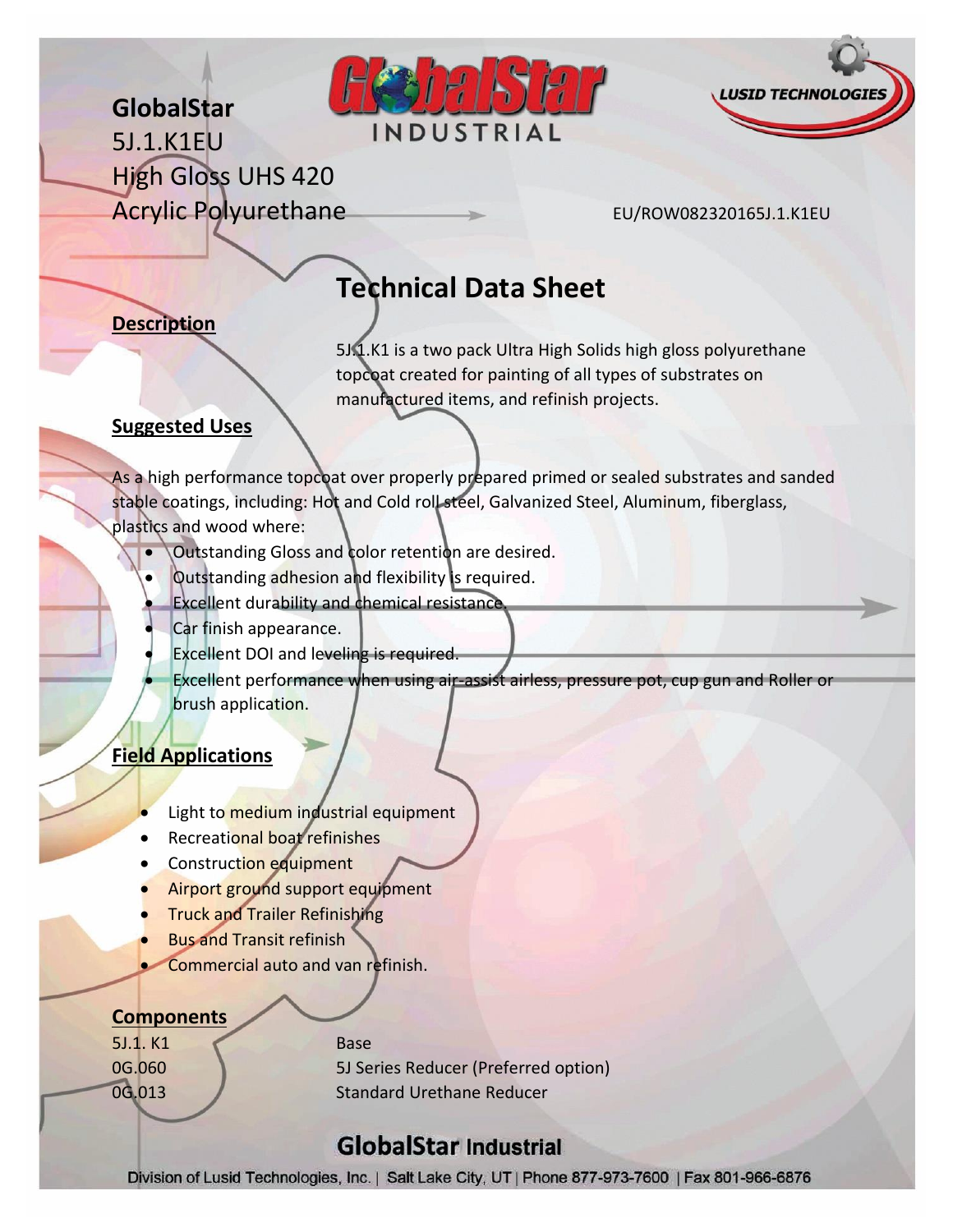|                                   |                                                            | <b>LUSID TECHNOLOGIES</b>                                                                                                 |
|-----------------------------------|------------------------------------------------------------|---------------------------------------------------------------------------------------------------------------------------|
| GlobalStar                        | INDUSTRIAL                                                 |                                                                                                                           |
| 5J.1.K1EU                         |                                                            |                                                                                                                           |
| <b>High Gloss UHS 420</b>         |                                                            |                                                                                                                           |
| <b>Acrylic Polyurethane</b>       |                                                            | EU/ROW082320165J.1.K1EU                                                                                                   |
|                                   |                                                            |                                                                                                                           |
| 0G.030                            | <b>Slow Urethane Reducer</b>                               |                                                                                                                           |
| 0A.H10                            | Hardener                                                   |                                                                                                                           |
|                                   |                                                            |                                                                                                                           |
|                                   |                                                            |                                                                                                                           |
| <b>Mixing Ratio</b>               |                                                            |                                                                                                                           |
| Mix:                              |                                                            | Mix three (3) parts base color to one (1) part 0A.H10 hardener.                                                           |
|                                   | Reduce 5%-25% with Selected Reducer.                       |                                                                                                                           |
|                                   |                                                            |                                                                                                                           |
| <b>Pot Life</b>                   | 1.5 hours @ 20° (68°F)                                     |                                                                                                                           |
|                                   |                                                            |                                                                                                                           |
| <b>Application</b>                |                                                            |                                                                                                                           |
| Apply:                            |                                                            | Two medium wet coats, allow 10-20 minutes flash between coats.                                                            |
| Spray Gun:                        | $HVIIP$ Gravity Feed $-1.4 - 1.6$ mm tip and needle        |                                                                                                                           |
|                                   | Pressure Pot HVLP $-1.0 - 1.1$ mm tip and needle           |                                                                                                                           |
|                                   | Air Assist Airless - $1.0 - 1.1$ mm tip and needle         |                                                                                                                           |
|                                   | Conventional                                               | $-1.4 - 1.7$ mm tip and needle                                                                                            |
|                                   | Airless                                                    | Not recommended.                                                                                                          |
| Film Build:                       |                                                            | $60 - 70$ microns $- (2.5 - 3.0$ mils.) when applied as directed.                                                         |
|                                   |                                                            |                                                                                                                           |
| <b>Dry Times</b>                  |                                                            |                                                                                                                           |
| <b>Dust Free:</b><br>Dry to Touch | 20 - 30 minutes @ 20° C (68° F)<br>3 hours @ 20° C (68° F) |                                                                                                                           |
| <b>Total Hardness</b>             | 24 hours @ 20° C (68° F)                                   |                                                                                                                           |
| Force Dry                         | 30 - 45 minutes @ 60° C (140° F)                           |                                                                                                                           |
| <b>Chemical Resistance</b>        | Maximum resistance after 7 days                            |                                                                                                                           |
|                                   |                                                            |                                                                                                                           |
| <b>Surface Preparation</b>        |                                                            |                                                                                                                           |
| <b>Ferrous metals:</b>            |                                                            |                                                                                                                           |
|                                   |                                                            |                                                                                                                           |
| <b>Best Case</b>                  |                                                            | SA2 sandblast Blow all dust and contaminates off and apply                                                                |
| <b>Second Best Case</b>           |                                                            | suitable Globalstar primer within 12 hours followed by topcoat.<br>Hot Phosphate wash system, blow dry and apply suitable |
|                                   | Globalstar primer within 8 hours followed by topcoat.      |                                                                                                                           |
|                                   |                                                            |                                                                                                                           |
|                                   | <b>GlobalStar Industrial</b>                               |                                                                                                                           |
|                                   |                                                            | Division of Lusid Technologies, Inc.   Salt Lake City, UT   Phone 877-973-7600   Fax 801-966-6876                         |

ain.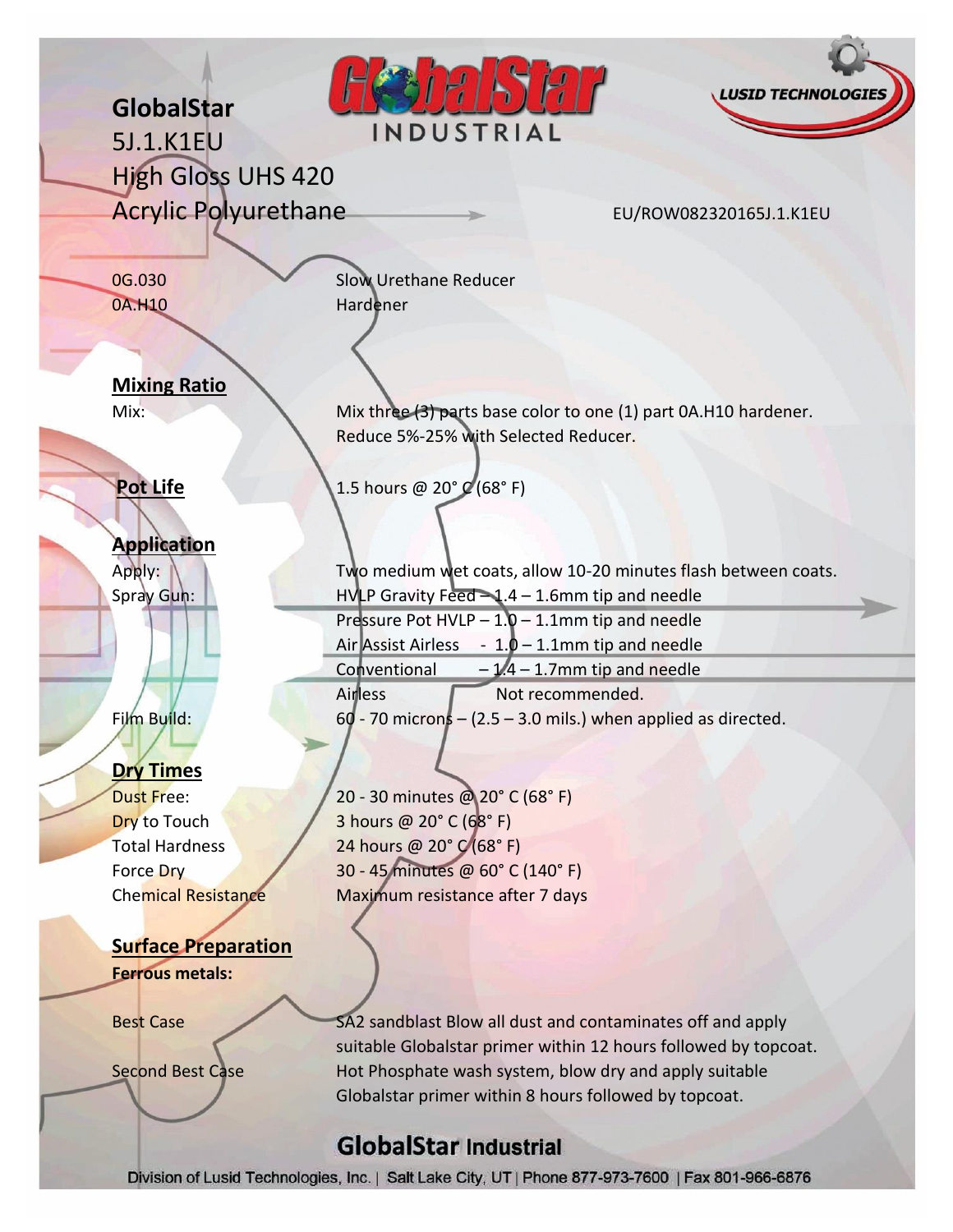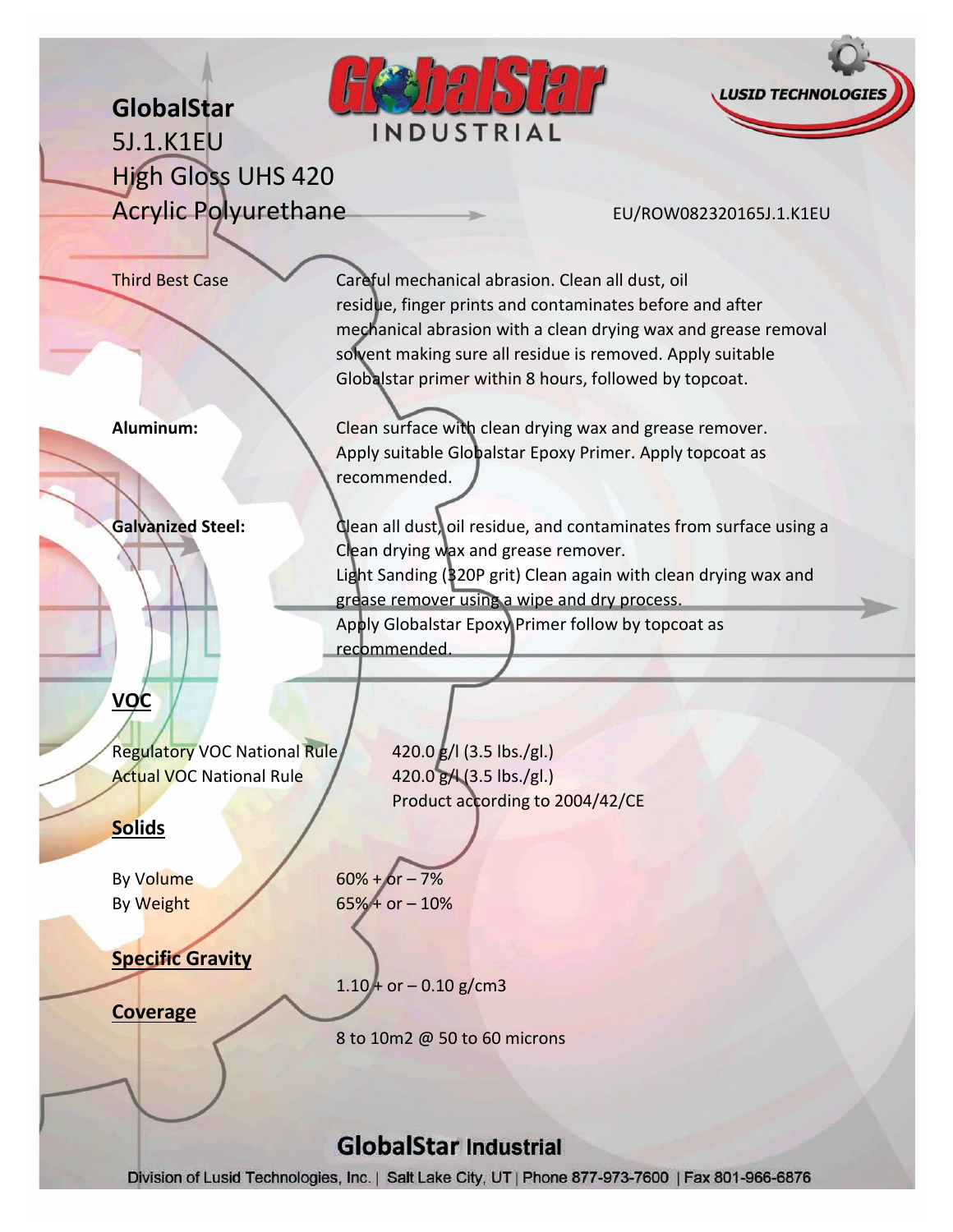**SASA LUSID TECHNOL GlobalStar** INDUSTRIAL 5J.1.K1EU High Gloss UHS 420 Acrylic Polyurethane EU/ROW082320165J.1.K1EU **Repainting** After 24 hours @20° C (68° F). Light sand recommended for best adhesion. After force dry recommendations are completed, allow cool down for 1 hours before sand and recoat. **Storage Stability** One year for A (base) component, 6 months B (Hardener) Component in closed package, in cool dry place, away from any heat source. **Heat Resistance** Once cured 180° C (356° F) **ASTM Information: Test Results Test Methods** Abrasion Resistance **Excellent** Excellent ASTM D 4060 Adhesion **Excellent** Excellent ASTM D 4541 (1850 psi) ASTM D 3359 A/B (5/5) Salt Spray Resistance **Excellent** Excellent ASTM B 117 (Pass 500 hours)<br>
Direct Impact Resistance Very Good ASTM D 2794 (35Kg.) Direct Impact Resistance Very Good ASTM D 2794 (35Kg.) Reverse Impact Resistance Very Good ASTM D 2794 (35Kg.) Humidity Resistance The Excellent ASTM D 2247 (Pass 1000 hours) Film Hardness 2H 3H ASTM D 3363 Chemical Resistance Very Good to Excellent ASTM D 1308 (Rating Scale 1-10 with 10 1% Sodium Hydrochloric Acid 10 best) 10 5% Sodium Hydrochloric Acid

## **GlobalStar Industrial**

Division of Lusid Technologies, Inc. | Salt Lake City, UT | Phone 877-973-7600 | Fax 801-966-6876

9 10% Sodium Hydrochloric Acid

 10 Ammonia 10 Diesel Fuel

 1% Hydrochloric Acid 1% Sulfuric Acid 10% Sulfuric Acid 100% Ethanol

10 1% Phosphoric Acid